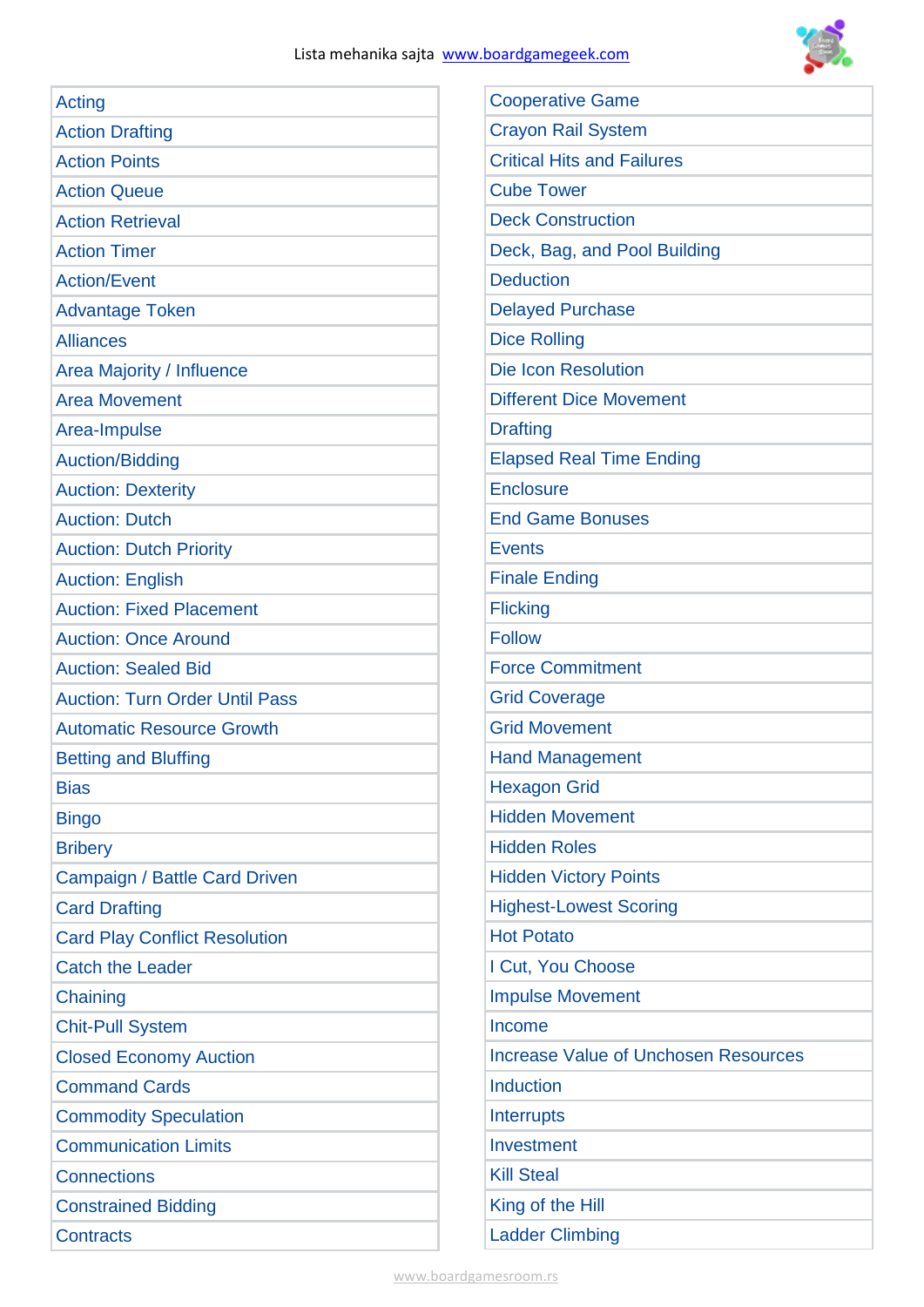

| Layering                          | <b>Point to Point Movement</b>       |
|-----------------------------------|--------------------------------------|
| <b>Legacy Game</b>                | <b>Predictive Bid</b>                |
| <b>Line Drawing</b>               | <b>Prisoner's Dilemma</b>            |
| Line of Sight                     | <b>Programmed Movement</b>           |
| Loans                             | <b>Push Your Luck</b>                |
| Lose a Turn                       | Race                                 |
| <b>Mancala</b>                    | <b>Random Production</b>             |
| <b>Map Addition</b>               | <b>Ratio / Combat Results Table</b>  |
| <b>Map Deformation</b>            | <b>Real-Time</b>                     |
| <b>Map Reduction</b>              | <b>Relative Movement</b>             |
| <b>Market</b>                     | <b>Re-rolling and Locking</b>        |
| Matching                          | <b>Resource to Move</b>              |
| <b>Measurement Movement</b>       | <b>Rock-Paper-Scissors</b>           |
| <b>Melding and Splaying</b>       | <b>Role Playing</b>                  |
| <b>Memory</b>                     | Roles with Asymmetric Information    |
| <b>Minimap Resolution</b>         | Roll / Spin and Move                 |
| <b>Modular Board</b>              | <b>Rondel</b>                        |
| <b>Move Through Deck</b>          | Scenario / Mission / Campaign Game   |
| <b>Movement Points</b>            | <b>Score-and-Reset Game</b>          |
| <b>Movement Template</b>          | <b>Secret Unit Deployment</b>        |
| <b>Moving Multiple Units</b>      | <b>Selection Order Bid</b>           |
| <b>Multiple Maps</b>              | <b>Semi-Cooperative Game</b>         |
| <b>Multiple-Lot Auction</b>       | <b>Set Collection</b>                |
| Narrative Choice / Paragraph      | <b>Simulation</b>                    |
| <b>Negotiation</b>                | <b>Simultaneous Action Selection</b> |
| <b>Network and Route Building</b> | <b>Singing</b>                       |
| <b>Once-Per-Game Abilities</b>    | <b>Single Loser Game</b>             |
| <b>Order Counters</b>             | Slide/Push                           |
| Ownership                         | Solo / Solitaire Game                |
| Paper-and-Pencil                  | <b>Speed Matching</b>                |
| <b>Passed Action Token</b>        | <b>Square Grid</b>                   |
| <b>Pattern Building</b>           | <b>Stacking and Balancing</b>        |
| <b>Pattern Movement</b>           | <b>Stat Check Resolution</b>         |
| <b>Pattern Recognition</b>        | <b>Static Capture</b>                |
| <b>Physical Removal</b>           | <b>Stock Holding</b>                 |
| <b>Pick-up and Deliver</b>        | Storytelling                         |
| Pieces as Map                     | <b>Sudden Death Ending</b>           |
| <b>Player Elimination</b>         | <b>Take That</b>                     |
| <b>Player Judge</b>               | <b>Targeted Clues</b>                |